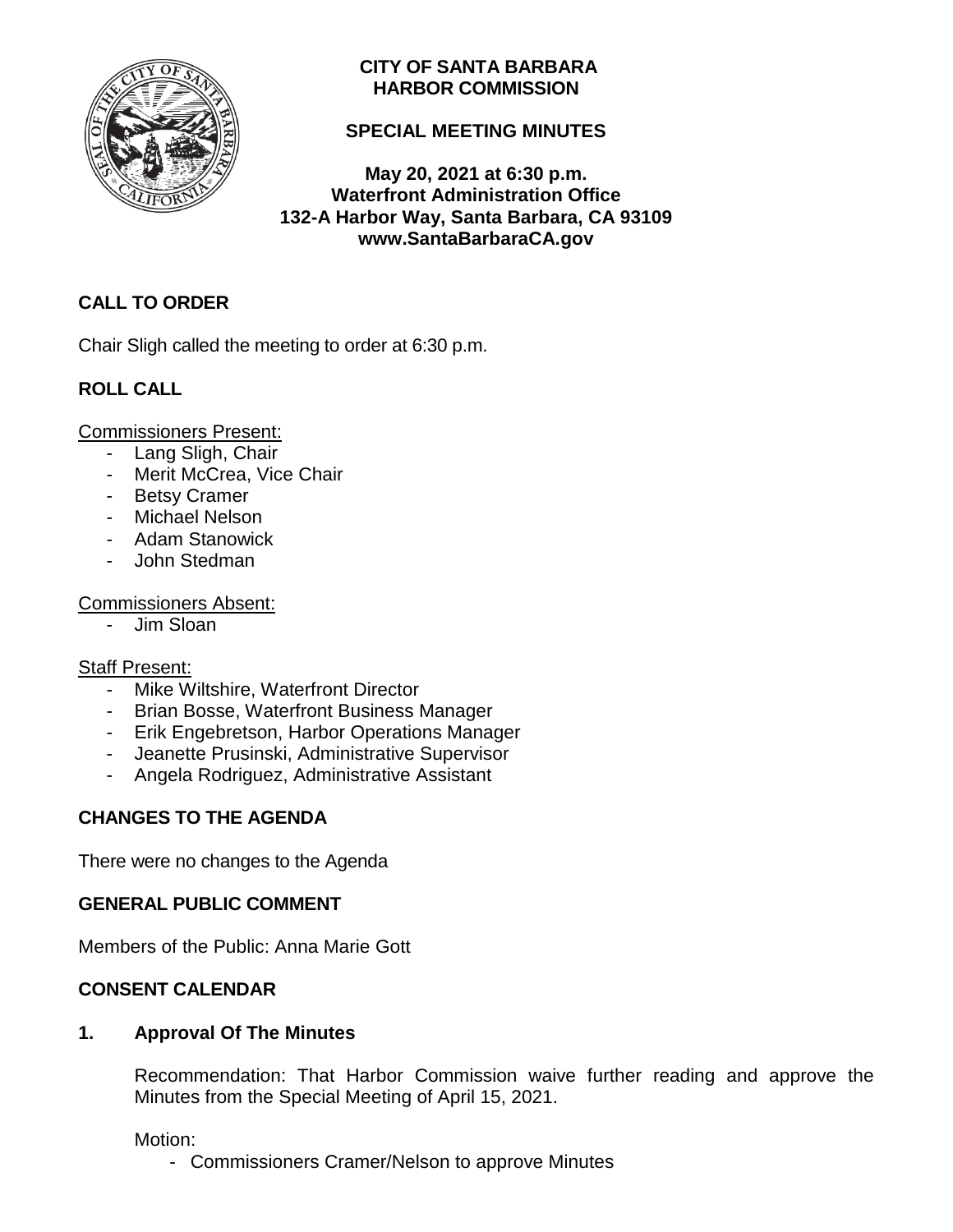Vote:

- Unanimous vote (Abstain: Chair Sligh; Absent: Commissioner Sloan)

## **DEPARTMENT UPDATE**

## **2. Director's Report**

- Coronavirus Update
- Tentative Agenda Items For Future Meetings

#### Documents:

- PowerPoint presentation prepared by staff
- May 20, 2021 report prepared by the Waterfront Director

#### Speakers:

- Staff: Waterfront Director Mike Wiltshire, Administrative Supervisor Jeanette Prusinski

## **3. Business Services Report**

• Department Budget Update

Documents:

- PowerPoint presentation prepared by staff
- May 20, 2021 report prepared by the Waterfront Business Manager

Speakers:

- Staff: Waterfront Business Manager Brian Bosse

## **4. Facilities Management Report**

- Underground Storage Tank Replacement Project Update
- Sewer Main Replacement
- Federal Channel Dredging Update
- Facility Staff Promotion

## Documents:

- PowerPoint presentation prepared by staff
- May 20, 2021 report prepared by the Waterfront Facilities Manager

## Speakers:

- Staff: Waterfront Director Mike Wiltshire

## **5. Harbor Operations Report**

- Oil Boom Deployment Drill
- The Santa Barbara Harbor Black Swan Theory
- Santa Barbara Aids To Navigation Project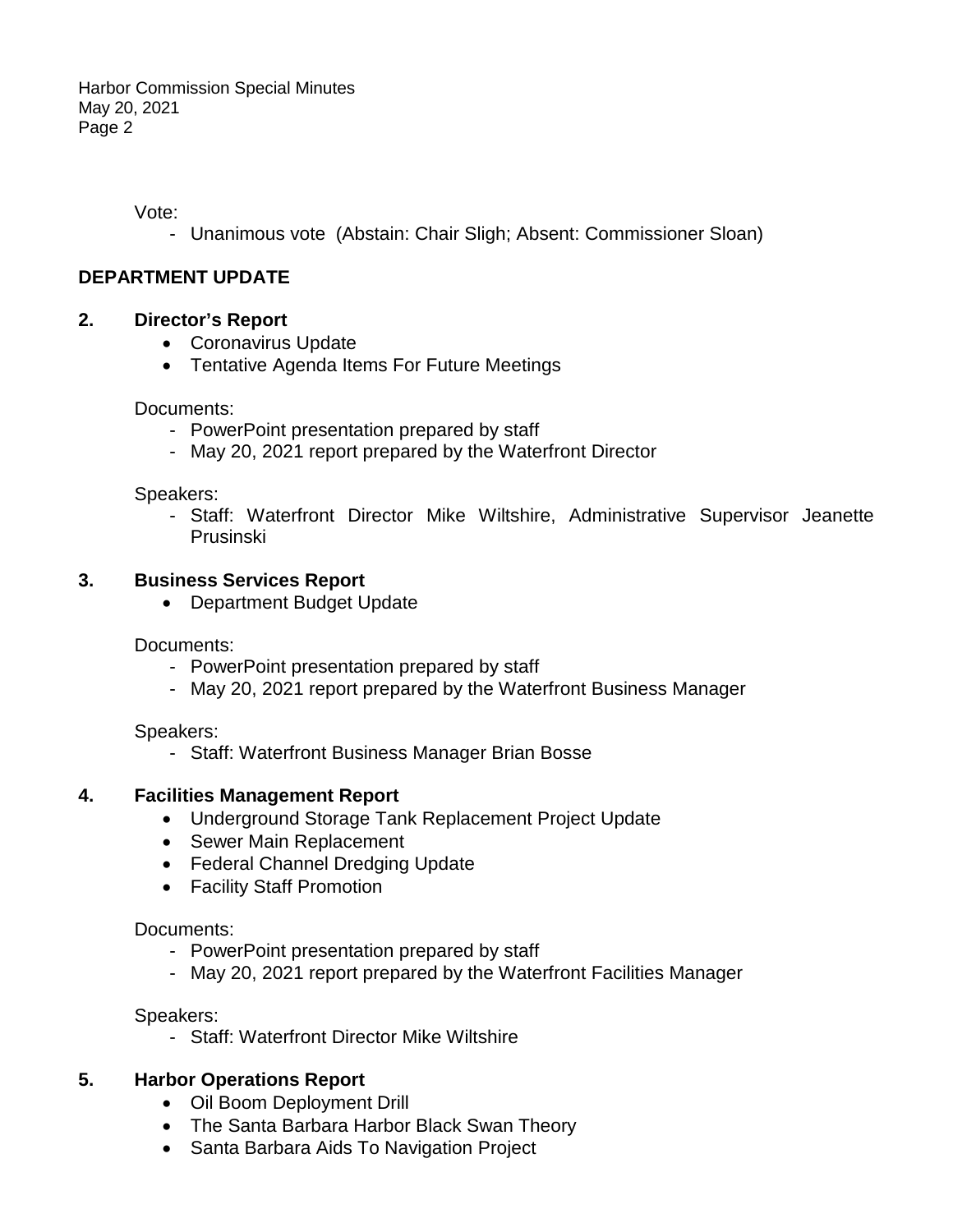Documents:

- PowerPoint presentation prepared by staff
- May 20, 2021 report prepared by the Harbor Operations Manager

Speakers:

- Staff: Harbor Operations Manager Erik Engebretson

#### **NEW BUSINESS**

#### **6. Bicycle Share Pilot Program Status Update**

Recommendation: That Harbor Commission receive an update on City Council's Bicycle Share Pilot Program, and review typical proposed bike share locations in the Harbor.

Documents:

- PowerPoint presentation prepared by Public Works staff
- May 20, 2021 report prepared by the Jessica Grant, Public Work Supervising Transportation Planner Jessica Grant
- May 19, 2021 email from Anna Marie Gott

Speakers:

- Staff: Waterfront Director Mike Wiltshire, Public Works Associate Transportation Planner Samuel Furtner
- BCycle: General Manager Jesse Rosenberg
- Members of the public: Anna Marie Gott, Barry Remis

Discussion:

- Commissioners heard a presentation by Public Works Associate Transportation Planner Samuel Furtner. Topics discussed were potential bike share locations within the Waterfront, and parameters for installation in the Harbor. Commissioners' questions were answered.

## **7. Lottery Drawing For 20-Foot Slip Permits**

Recommendation: That Harbor Commission, via the Chair, conduct a lottery drawing to rank individuals who applied for two available 20-foot slip permits in Santa Barbara Harbor.

Documents:

- PowerPoint presentation prepared by Waterfront staff
- May 20, 2021 report prepared by the Harbor Operations Manager

Speakers:

- Staff: Harbor Operations Manager Erik Engebretson, Administrative Assistant Angela Rodriguez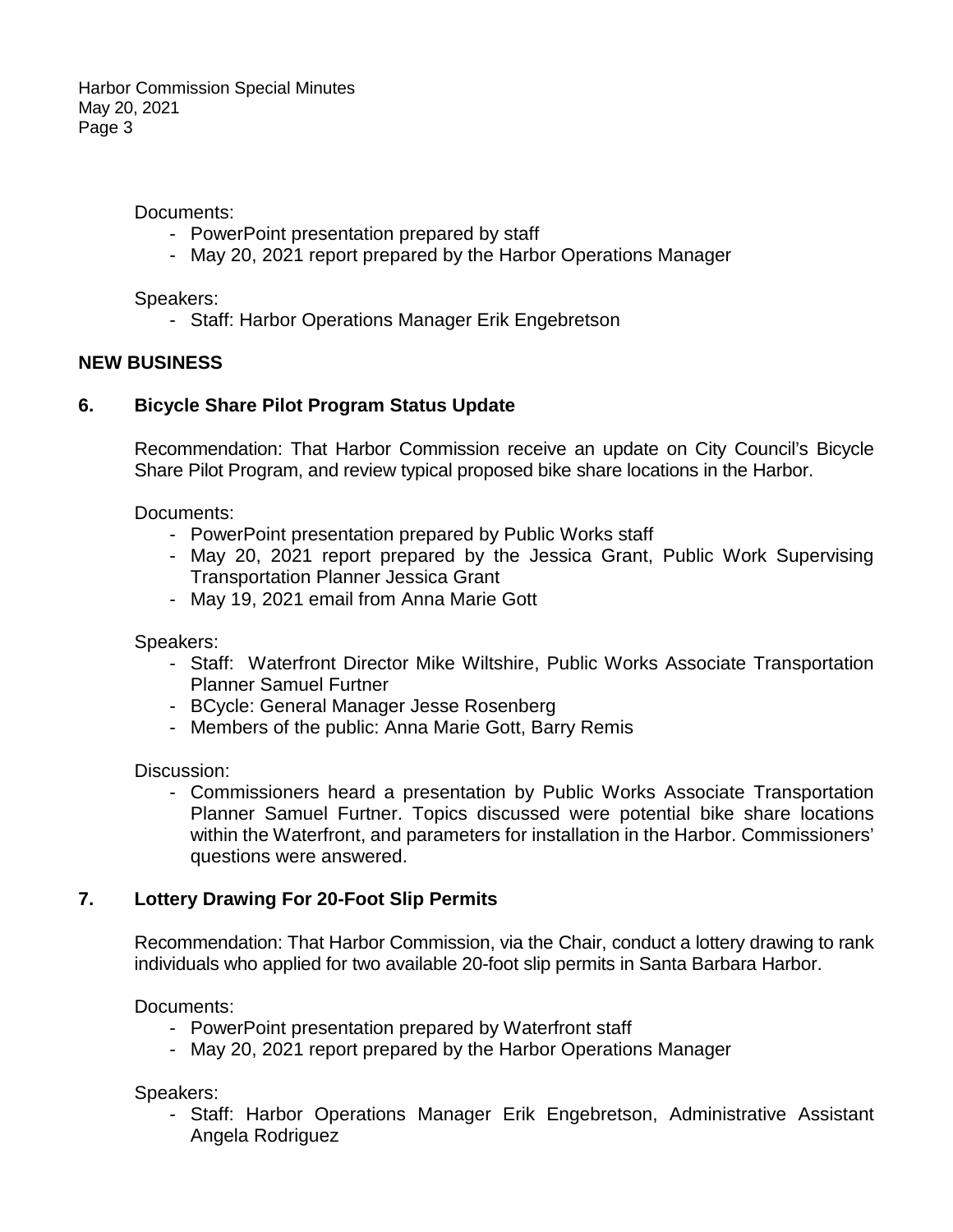Discussion:

Commissioners heard a presentation by Harbor Operations Manager Erik Engebretson. Topics discussed were specifics of the two available 20-foot slips within Marina 2, lottery application details, slip permit assignment costs, slip permit acceptance details, and lottery drawing details. Chair Sligh conducted the lottery via [www.RandomResult.com,](http://www.randomresult.com/) and created Ticket Number 2406250M2YXC to allow applicants to confirm the results. Lottery results will also be posted on the Waterfront website at the following location:

[https://www.santabarbaraca.gov/gov/depts/waterfront/default.asp.](https://www.santabarbaraca.gov/gov/depts/waterfront/default.asp)

20-Foot Slip Lottery Results:

- Place #1: John Waddell
- Place #2: Linda Flegal
- Place #3: Patrick Marr
- Place #4: Owen Finley
- Place #5: Samantha Daly
- Place #6: Dennis Williams
- Place #7: Cary Spencer
- Place #8: Christopher Sneddon
- Place #9: Joshua Kindervater
- Place #10: Eric Swenson
- Place #11: Wyatt Olsen
- Place #12: Robert Brace
- Place #13: Daniel Purdy
- Place #14: Daniel Gualotuna
- Place #15: Timothy Cooley
- Place #16: Shamon Walker
- Place #17: Neil Cutcliffe
- Place #18: Mark Gallo
- Place #19: David Siordia
- Place #20: Will Fredericks
- Place #21: Paul Strickland
- Place #22: Peter Bowman
- Place #23: John Lengsfelder
- Place #24: Harry Sarnoff
- Place #25: Tom Ziaee
- Place #26: Lori Weathers
- Place #27: Genna Gryziec
- Place #28: Jason Quisenberry
- Place #29: Jennifer Caesar
- Place #30: Edward Scott Connor
- Place #31: Spencer Gordon
- Place #32: Devon Wilson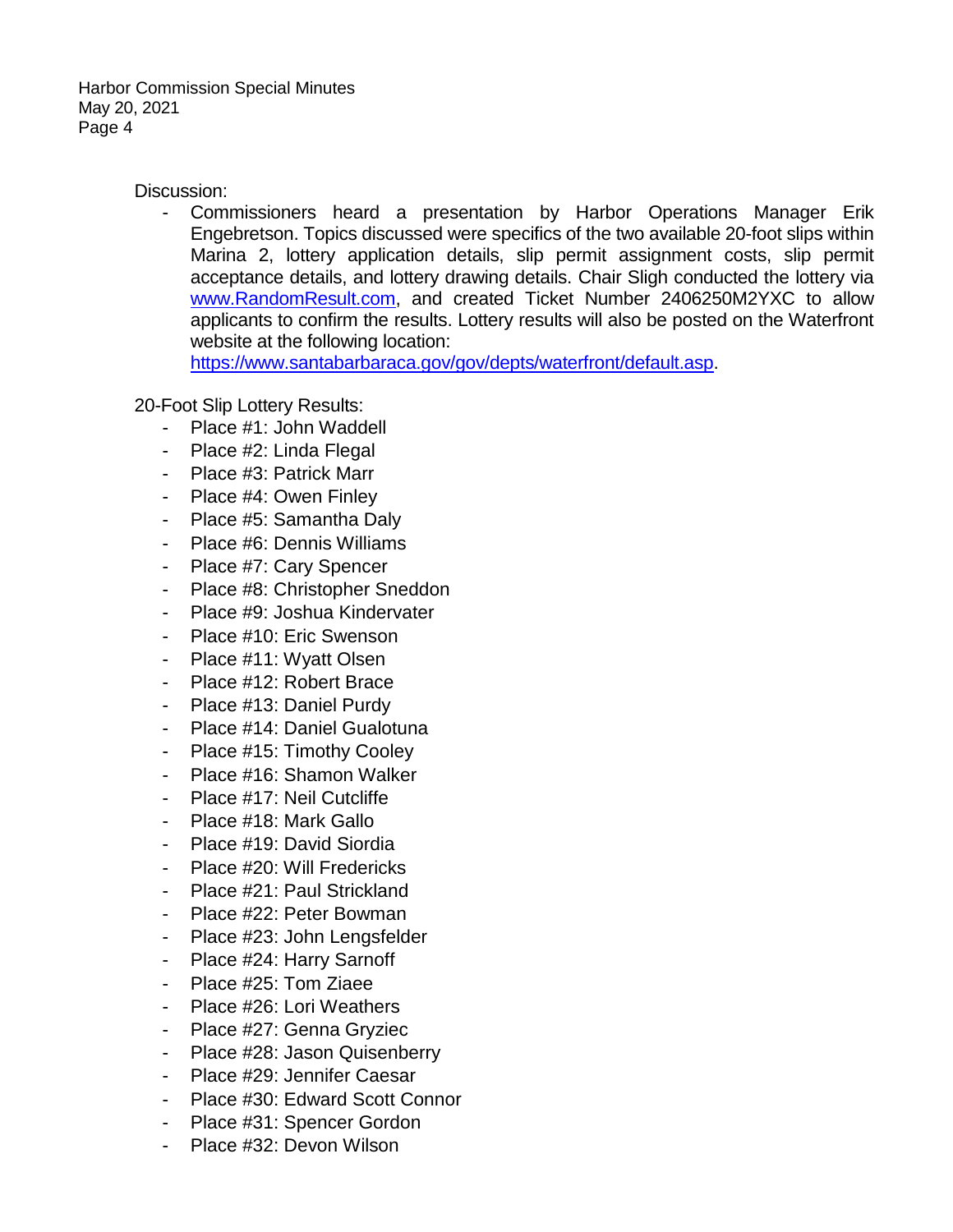- Place #33: Dustin Frechette
- Place #34: Daniel Weber
- Place #35: Charles Venable
- Place #36: Moses Romo
- Place #37: Peter Larson
- Place #38: Patricia Lenvik
- Place #39: Savannah Lee
- Place #40: Jeffrey Singer
- Place #41: Jesse Somers
- Place #42: Augustina Ortiz
- Place #43: Abel Raygoza Jr
- Place #44: Steven Mason
- Place #45: Bruce Savett
- Place #46: Carina Michelle Powers
- Place #47: Henry Duncan
- Place #48: Ed Fink
- Place #49: Kalina Yamboliev
- Place #50: Todd Jacobs
- Place #51: Dan Gruetzmacher
- Place #52: Shannon Beaudette
- Place #53: James Anderson
- Place #54: Adrienne Brown
- Place #55: Sean Hargaden
- Place #56: Doug Bush
- Place #57: JD Augustus
- Place #58: Nicholas Long
- Place #59: Bradley Klinzing
- Place #60: Erwin Steven Fruth
- Place #61: Tarig Mujahed
- Place #62: Chris Bea
- Place #63: Dane Short
- Place #64: Ed France
- Place #65: Mycah Kreft
- Place #66: Luis Esparza
- Place #67: Steven Weed
- Place #68: Kimberly Burns
- Place #69: Jeffrey Flanders-Seaman
- Place #70: Robby Sharp
- Place #71: Lawrence Smith
- Place #72: Jesse Acosta
- Place #73: Mike Shimer
- Place #74: Trace Martin
- Place #75: Matt Delesalle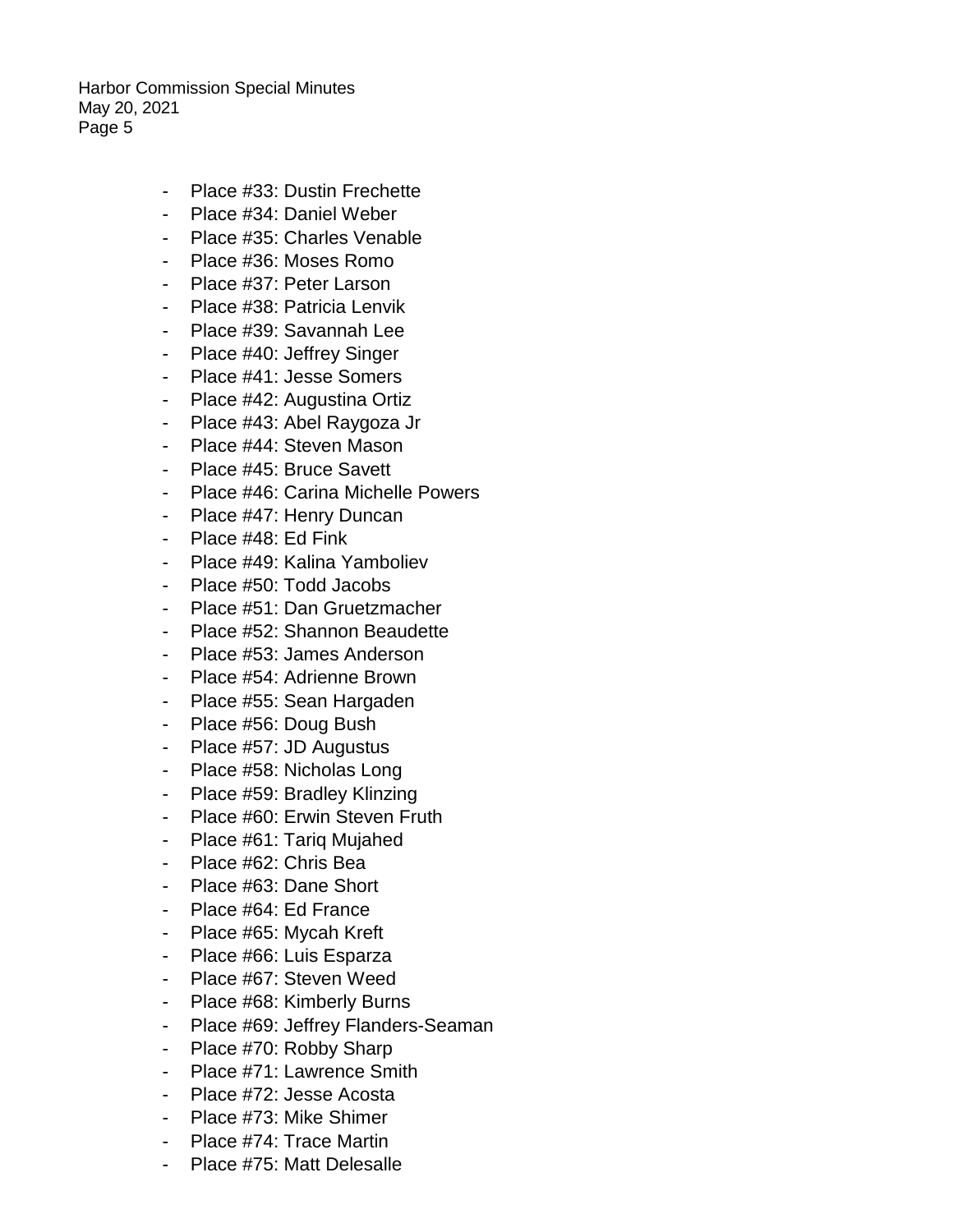- Place #76: Meredith Murr
- Place #77: William Derham
- Place #78: Eric MacPherson
- Place #79: Ryan Healy
- Place #80: Michael-James Hey
- Place #81: Nicholas DuMong
- Place #82: Bryson Reaume
- Place #83: E Kenneth Frost
- Place #84: Kristi Palmer
- Place #85: Daniel McCarter
- Place #86: Howard Singer
- Place #87: Jacqueline Lagana
- Place #88: Steven Reveles
- Place #89: Gregory Reaume
- Place #90: Dylan Schockemoehl
- Place #91: Ryan Patronyk
- Place #92: Caylin Zimmerman
- Place #93: Chelsea French
- Place #94: Steve Adams
- Place #95: Michelle Kraus
- Place #96: Natalie Brand
- Place #97: Stefan Olande
- Place #98: Ethan Waterfall
- Place #99: Lee Wilkerson
- Place #100: Josephine Hoffmann
- Place #101: Timothy Burgess
- Place #102: William Blazewicz
- Place #103: Barbara Reaume
- Place #104: Megan Hailer
- Place #105: Pamela Purcilly
- Place #106: Jesse Plowman
- Place #107: John lind
- Place #108: Robert Bierman
- Place #109: Keith Barton
- Place #110: Elihu Bogan
- Place #111: Holly Komaiko
- Place #112: Scott Walker
- Place #113: David Anderson
- Place #114: Jeffrey Barteet
- Place #115: Lars Olson
- Place #116: Jethro Acosta
- Place #117: Barbara Jennings
- Place #118: Johann Stander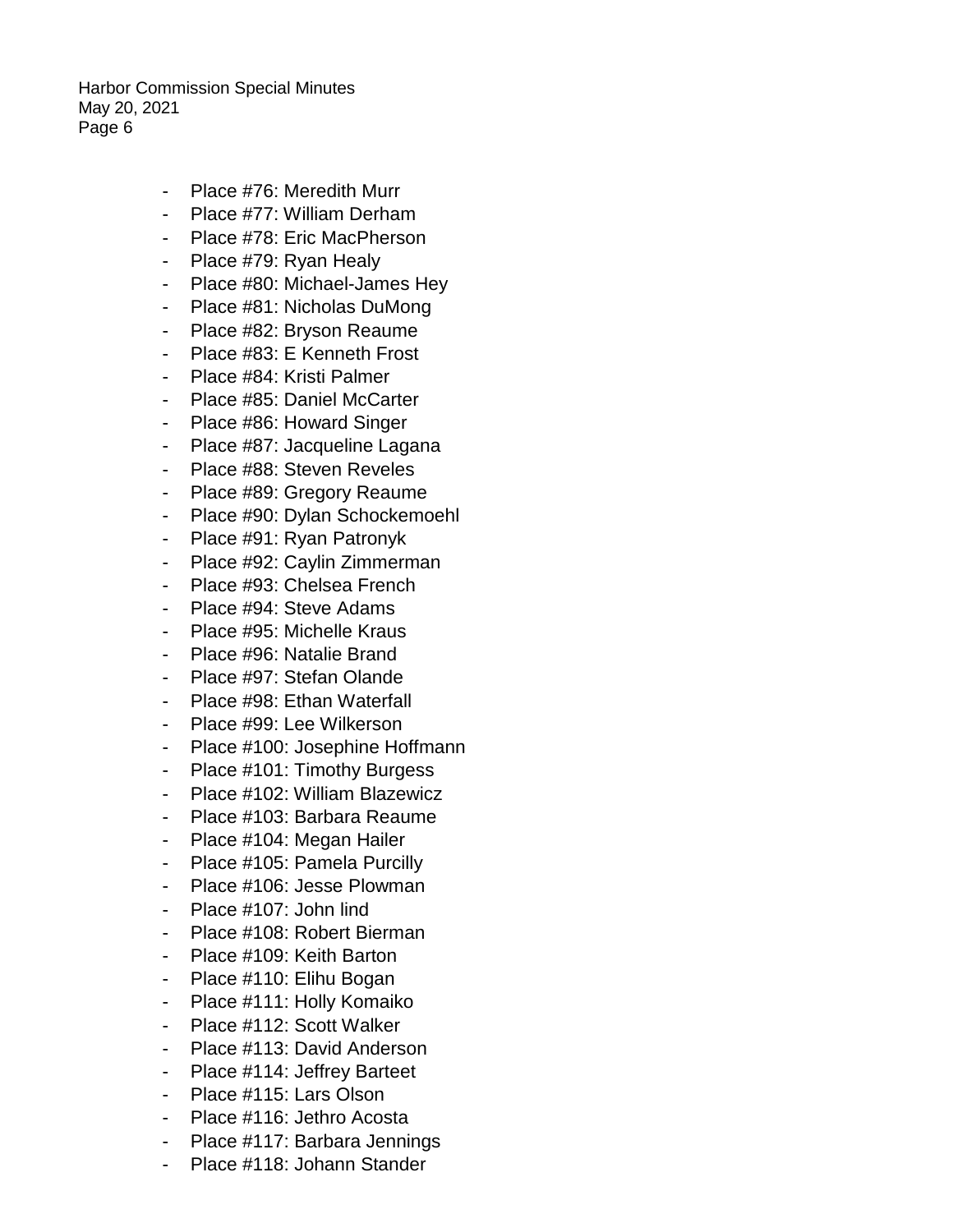- Place #119: Kelly Blackburn
- Place #120: Maureen Ballas
- Place #121: Mark Huggs
- Place #122: Edward McToldridge
- Place #123: Kathrin Wagner
- Place #124: Peter Hensley
- Place #125: Vijay Sharma
- Place #126: Nalin Samaratunga
- Place #127: Stephen Drammer
- Place #128: Bryan Jensen
- Place #129: Jason Wallace
- Place #130: Cameron Lorenz
- Place #131: Ryan Cook
- Place #132: Julius Bender
- Place #133: Nolan Chambers
- Place #134: Timothy Pritchard
- Place #135: Linda Dunselman
- Place #136: Jean Flanagan
- Place #137: Brian Halleck
- Place #138: Anna Wallace
- Place #139: Donna Janega
- Place #140: Thomas Kay
- Place #141: Chris Reed
- Place #142: Boris Romanowsky
- Place #143: Nels Fredrickson
- Place #144: Adnan Abbas
- Place #145: Eric Blankfield
- Place #146: Brian Sieck
- Place #147: Andrew Olsen
- Place #148: Keith Baker
- Place #149: Magne Land
- Place #150: Randy Hughes
- Place #151: David Rowell
- Place #152: Jose Fadigas
- Place #153: David Arthurs
- Place #154: Peter Weaver
- Place #155: Daniel DuMong
- Place #156: Eric Kolber
- Place #157: Marc Brody
- Place #158: Lisa Garza
- Place #159: Scott Cockrum
- Place #160: William Kingsbury
- Place #161: John OConnor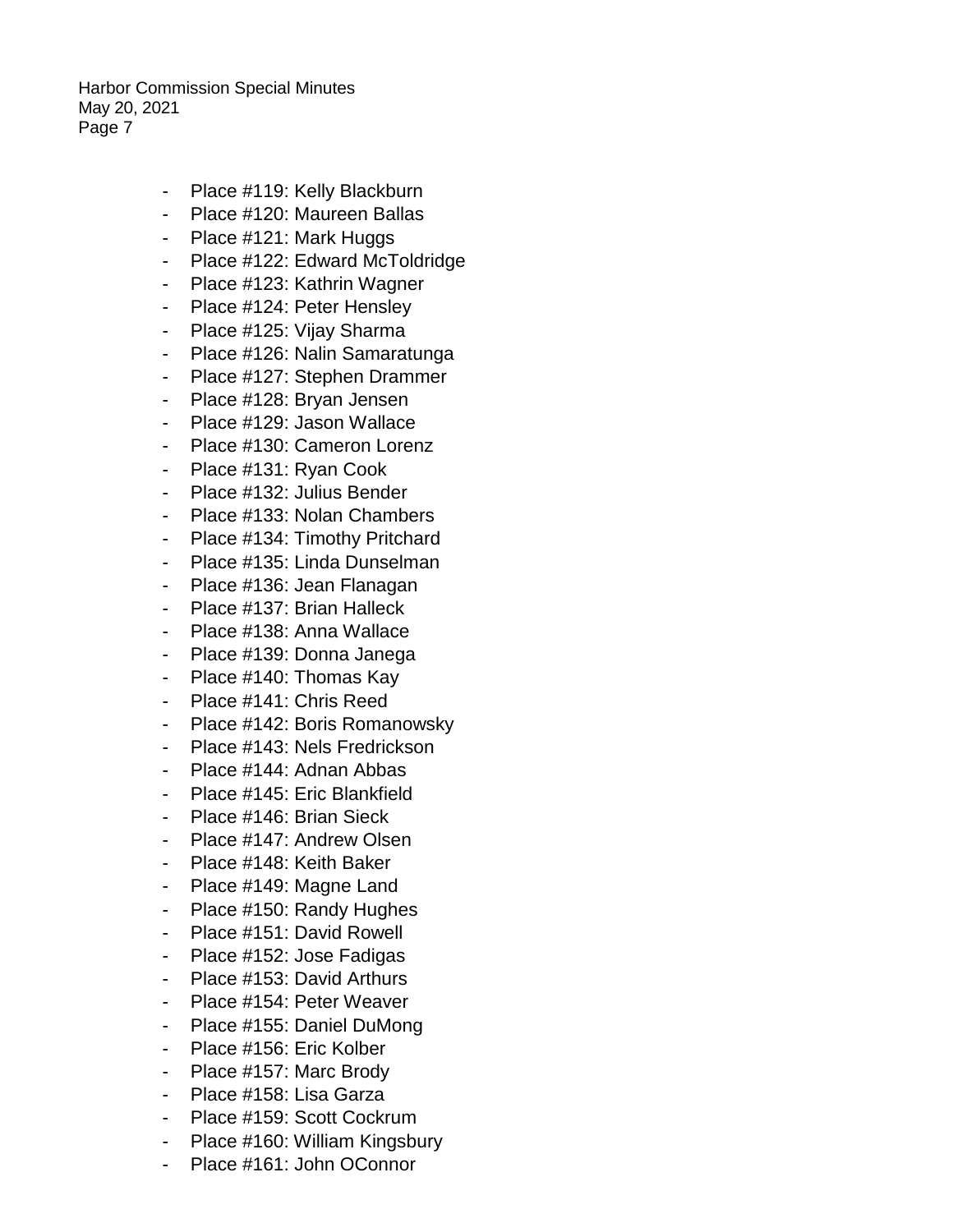- Place #162: Gary Caesar
- Place #163: Randall Ehren
- Place #164: Ryan Hamilton-Heinberg
- Place #165: Danielle Iversen
- Place #166: Zach Sawaya
- Place #167: Robert Maloy
- Place #168: Jacob Richter
- Place #169: Shavne Mihalka
- Place #170: Samuel Ward
- Place #171: Benjamin Hedges
- Place #172: Marcela Barton
- Place #173: Brett Olsen
- Place #174: Michael Mills
- Place #175: Danielle Sandoval
- Place #176: Lane Rubin
- Place #177: Doug Thomas
- Place #178: Haylee Fortson
- Place #179: Ciaran O''Halloran
- Place #180: Ryan Wong
- Place #181: Andrew Chung
- Place #182: Bryce Richmond
- Place #183: Sarah Johns
- Place #184: Anne Neubauer
- Place #185: Lee Schmidt
- Place #186: Nathaniel Acosta
- Place #187: Marc Roth
- Place #188: Deborah Schroder
- Place #189: Nicholas Galati
- Place #190: Scott Graeber
- Place #191: Casey Soto
- Place #192: Cynthia Kennedy
- Place #193: Steven Phillips
- Place #194: Scott Parker
- Place #195: Erin Feinblatt
- Place #196: Brian Peck
- Place #197: Christi Velasquez
- Place #198: Blancy Adams
- Place #199: Jeb Taylor
- Place #200: Byron Pfeifer
- Place #201: Deborah White
- Place #202: Donald Cram
- Place #203: Alex Irkhin
- Place #204: David Sadecki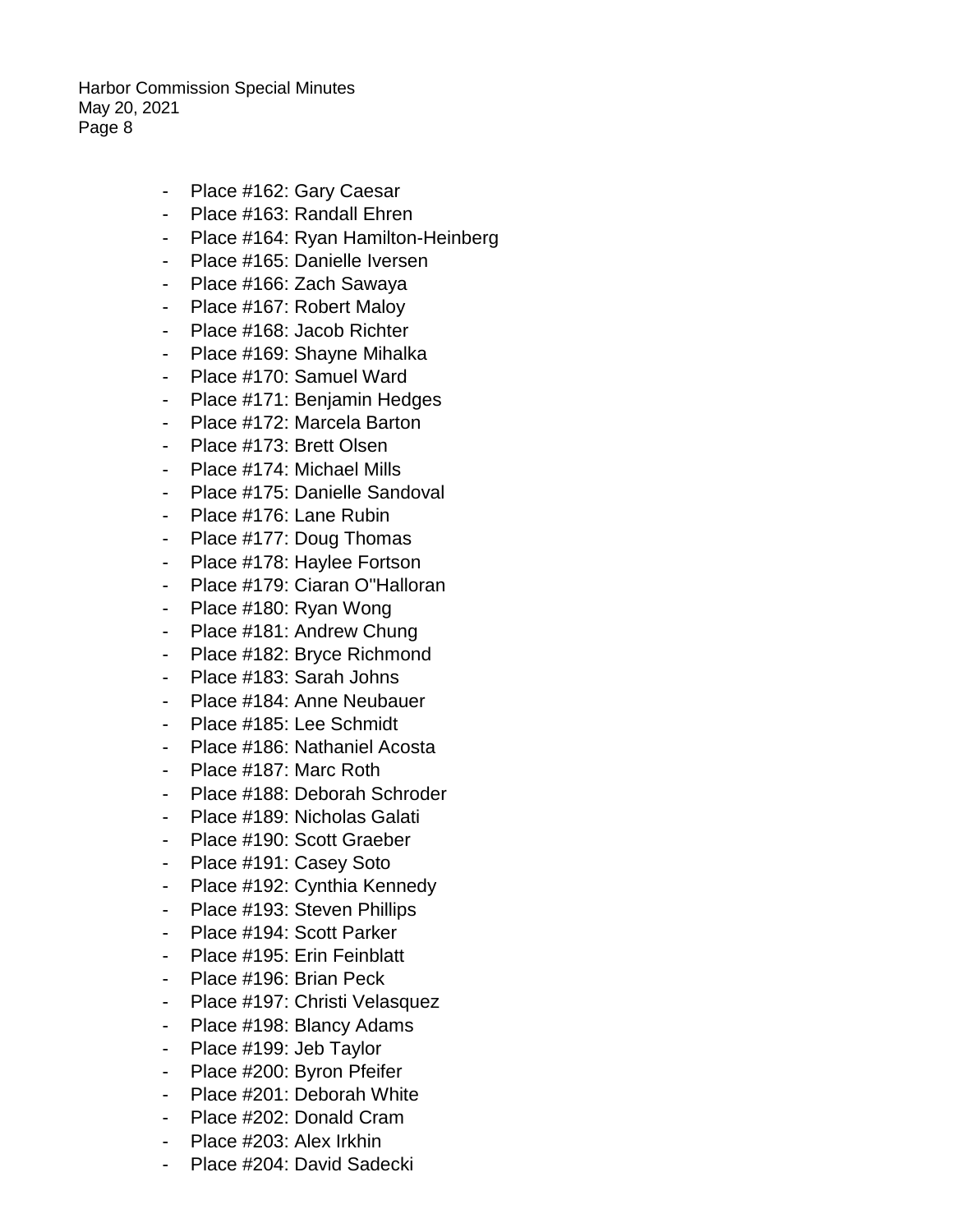- Place #205: Terry Lombardi
- Place #206: Darryl Eaton
- Place #207: Patrick Cockrum
- Place #208: Marlis Hamory
- Place #209: Eliel Anttila
- Place #210: Charles McChesney
- Place #211: Julie Steele
- Place #212: Brian Adair
- Place #213: Grant Danely
- Place #214: Tori Ward
- Place #215: Arlene Zollett
- Place #216: Barry McNelis
- Place #217: Traci Reitz
- Place #218: Catherine Schmidt
- Place #219: Scott Campbell MD, MPH
- Place #220: Alexis Weaver
- Place #221: William Golgert
- Place #222: Justin Weber
- Place #223: Taylor Reaume
- Place #224: Frank DuMong
- Place #225: Timothy OConnor
- Place #226: Jose Caballero
- Place #227: Debbie Goodwin
- Place #228: Peter Eastman
- Place #229: Robert Fedor
- Place #230: Thomas VanDeVeire
- Place #231: Brigid McManus
- Place #232: Matthew Traube
- Place #233: Todd Beach
- Place #234: Richard Chelec
- Place #235: Brian Franz
- Place #236: George Schreiber
- Place #237: Jake Haran
- Place #238: Benjamin Cockrum
- Place #239: Gus Acosta
- Place #240: Felix (Marco) Farrell
- Place #241: Warren Powers
- Place #242: William Carleton
- Place #243: Meghan Verbais
- Place #244: Eric Ryan
- Place #245: Truan Fitzpatrick
- Place #246: Mark Richmond
- Place #247: Paul Gloster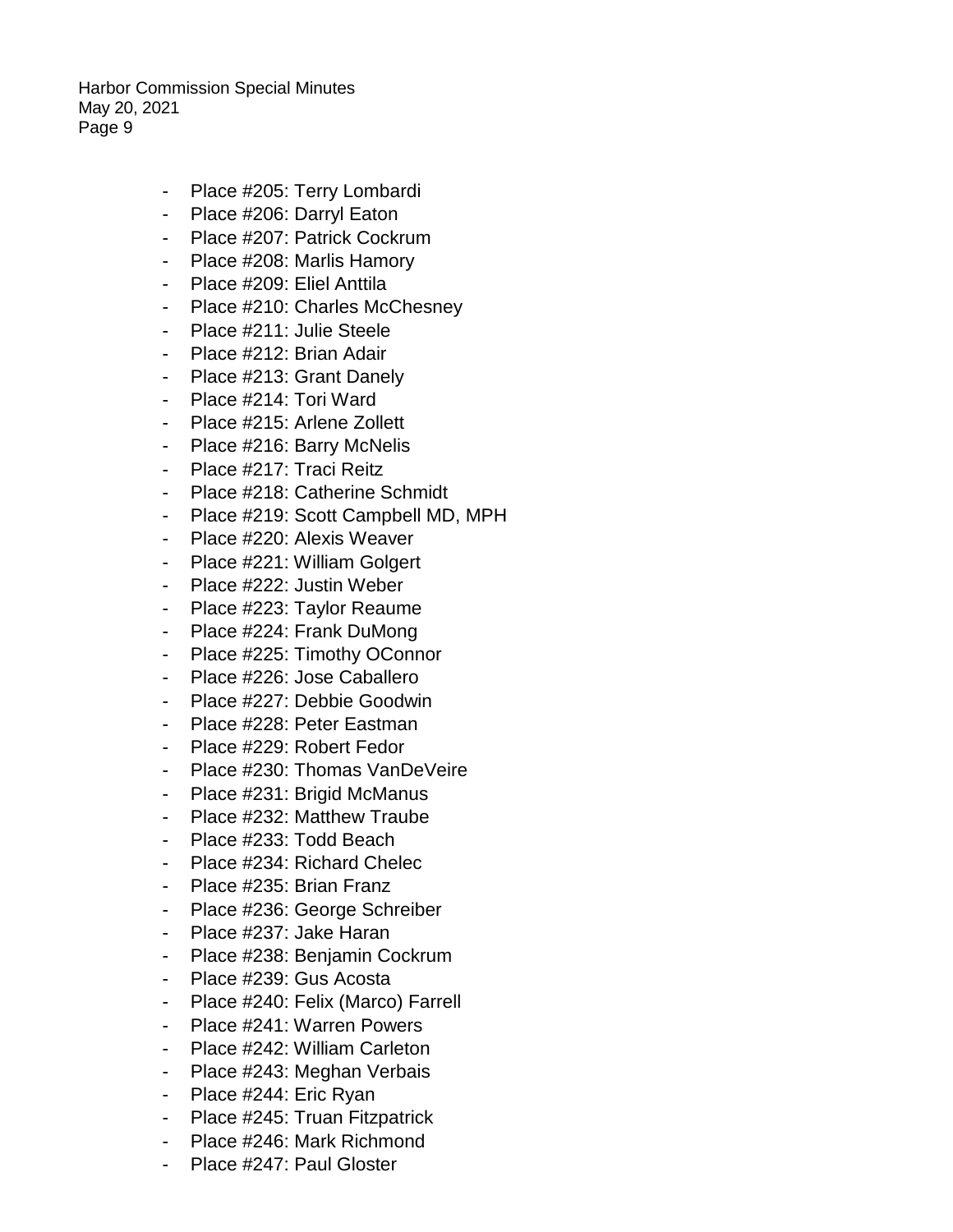- Place #248: Darren Dennett
- Place #249: Robert Dull
- Place #250: Michele Higgins
- Place #251: Jason Rick
- Place #252: A Michael Marzolla
- Place #253: Susana Da Re
- Place #254: Eric Singer
- Place #255: Wade Newsom
- Place #256: Warren Myers
- Place #257: Tyler Rameson
- Place #258: Priscilla Flake
- Place #259: Scott Hunt
- Place #260: Alexander Briscoe
- Place #261: Kevin Halleck
- Place #262: Neil Botts
- Place #263: Jeffrey Mikeska
- Place #264: Angus Duncan
- Place #265: Frank Hodosy
- Place #266: Christen Caudillo
- Place #267: Timothy Pattison
- Place #268: Katie Houseknecht
- Place #269: Brent Mardian
- Place #270: Rebecca Cross
- Place #271: Marie Schumacher
- Place #272: William Russ
- Place #273: Colin McCrindle
- Place #274: Christian Tudor
- Place #275: Michael Pugh
- Place #276: Jan Kalas
- Place #277: James Witherell
- Place #278: Philip da Silva
- Place #279: Austin Sonnier
- Place #280: Suzanne Palaszewski
- Place #281: Jordon Dyer
- Place #282: Stephanie Reussner
- Place #283: Craig Boyce
- Place #284: Lawrence Winchell
- Place #285: Jose Luevanos
- Place #286: Chanel Docherty
- Place #287: Kaylee Sandstrom
- Place #288: Drew Dyer
- Place #289: Sylvia Edney